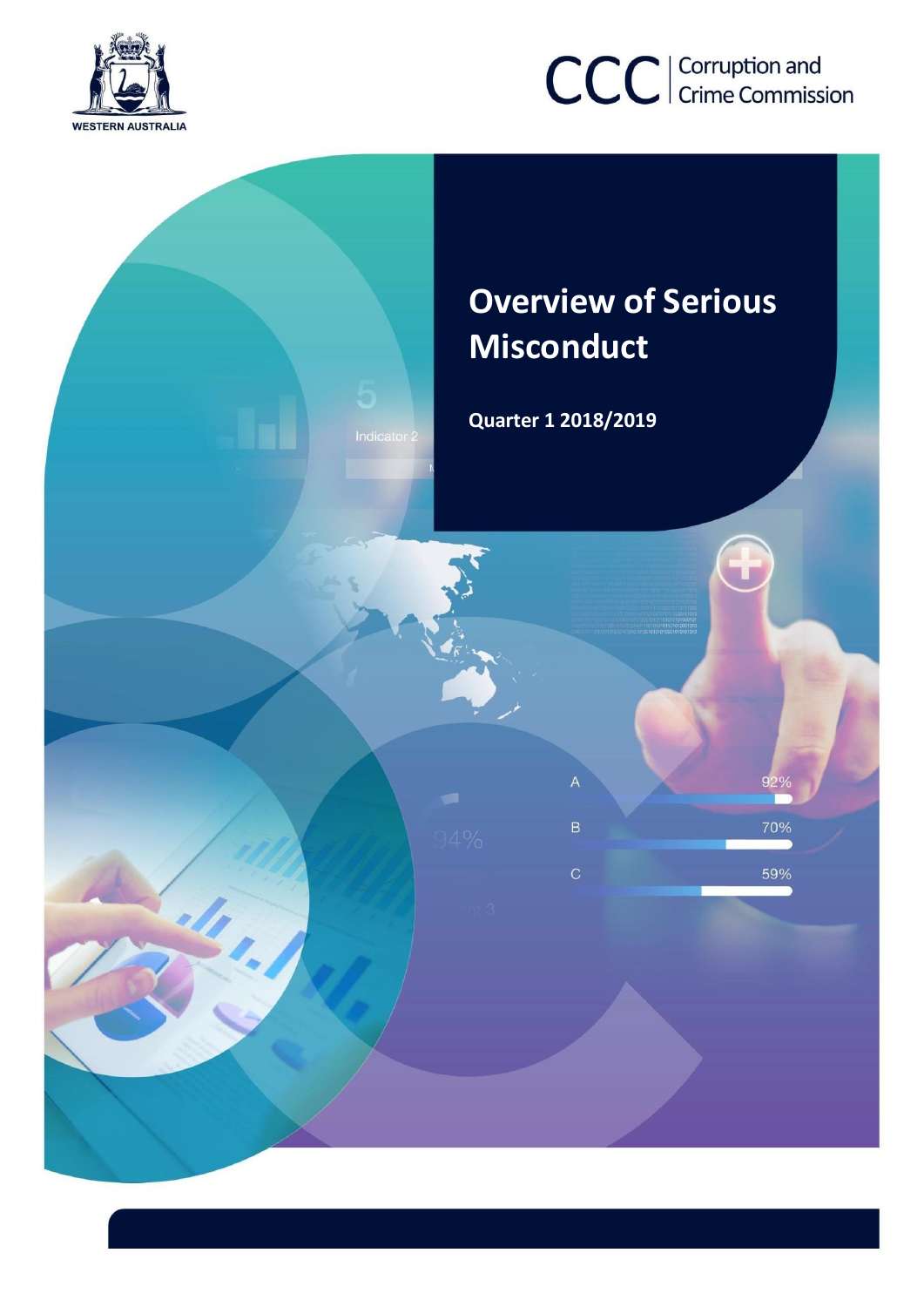

## **QUARTER 1 2018/2019 AT A GLANCE**

## **WA POLICE FORCE (WAPF)**

#### **Allegation Categories**

| Neglect of Duty<br>134 allegations                                |
|-------------------------------------------------------------------|
| <b>Unprofessional Conduct</b><br>102 allegations                  |
| Assault - Physical/Excessive Use of Force<br>69 allegations       |
| Unlawful Use of a Computer<br>42 allegations                      |
| Breach of Code of Conduct / Policy / Procedures<br>30 allegations |
| All Other Allegations                                             |

**117 allegations** 



## **PUBLIC SECTOR (minus WAPF)**

## **Allegation Categories** Using Position for Benefit / Detriment **143 allegations** Assault - Physical / Excessive Use of Force **67 allegations** Fraud / Falsification / Fabrication **55 allegations** Breach of Code of Conduct / Policy / Procedures **51 allegations** Corrupt Conduct **50 allegations Other 214 allegations**



#### **Contact the Corruption and Crime Commission**

Level 5, 45 Francis Street<br>Northbridge WA 6003

General Enquiries (08) 9215 4888 Report Corruption 1800 809 000

www.ccc.wa.gov.au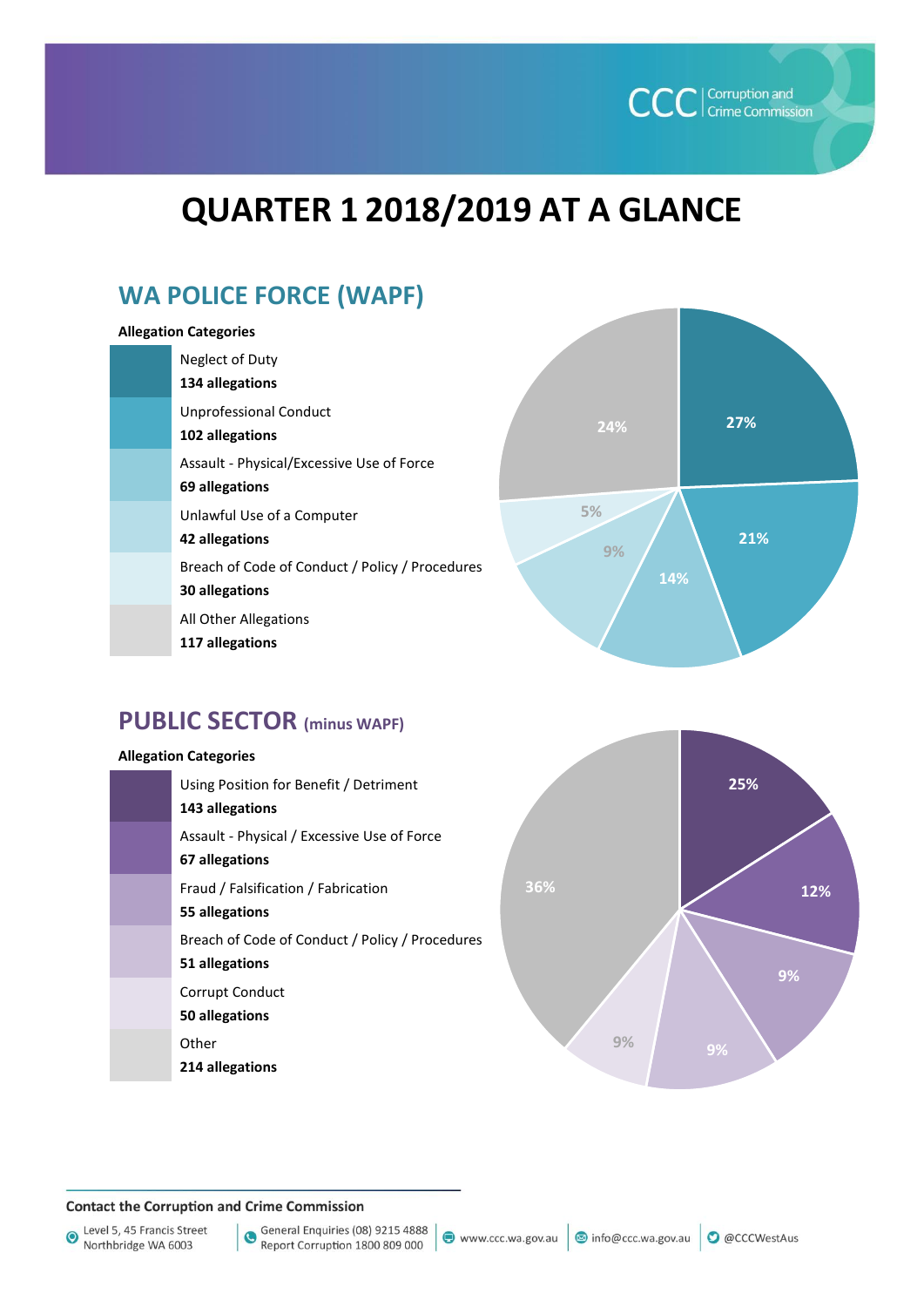|                                  | Q4 2017 / 2018 | Q1 2018 / 2019 |
|----------------------------------|----------------|----------------|
| NUMBER OF ALLEGATIONS IDENTIFIED | 1,339          | 1,074          |

#### **Key Points**

- There was a 20% decrease in the number of allegations identified in quarter one 2018/2019 compared to quarter four 2017/2018.
- No significant changes were observed in the manner in which serious misconduct is reported to the Corruption and Crime Commission (from a member of the public, public officer, Public Sector Commission etc).
- There was a 30% decrease in the number of allegations identified by the Commission in relation to the Western Australian Police Force, with a particular decline in relation to 'Unprofessional Conduct' allegations.
- There was an 86% decrease in Local Government 'Breach of Code of Conduct/Policy/Procedures' allegations, with 70 allegations identified in quarter four 2017/2018 compared to 13 in quarter one 2018/2019.
- There was a 450% increase in 'Using Position for Benefit/Detriment' allegations relating to WA Health, with 6 allegations identified in quarter four 2017/2018 compared to 33 in quarter one 2018/2019.

#### **Contact the Corruption and Crime Commission**

Corruption and<br>Crime Commission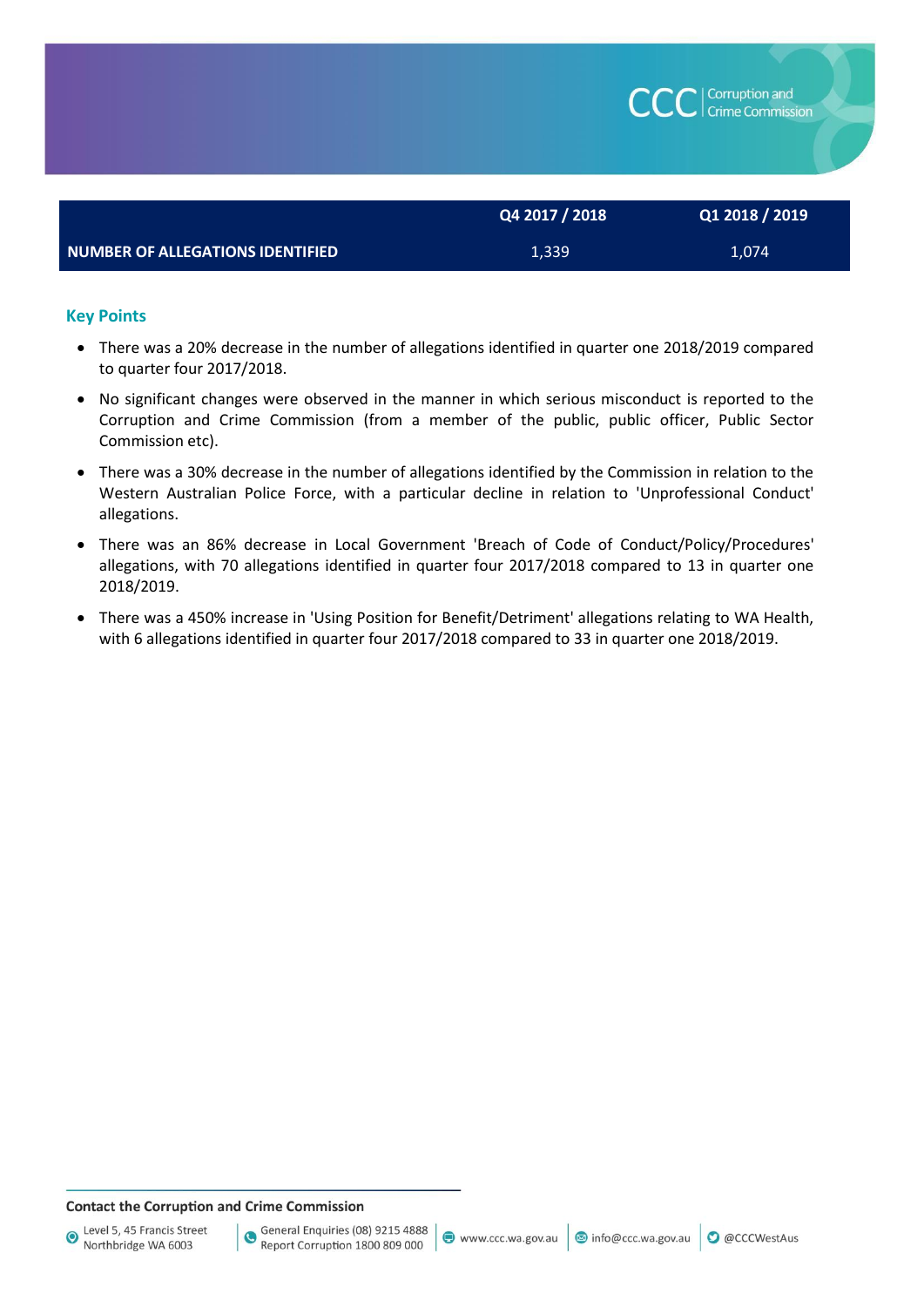

## **Graphical Analysis**

## **Table 1: Public Sector Allegations**

|                                            | Q4 2017/2018 | Q1 2018/2019 |  |
|--------------------------------------------|--------------|--------------|--|
| <b>Allegation Category</b>                 | No.          | No.          |  |
| Western Australia Police                   | 706          | 494          |  |
| Local government                           | 212          | 161          |  |
| Independent agencies and other authorities | 156          | 137          |  |
| Department of Education                    | 90           | 61           |  |
| WA Health                                  | 81           | 132          |  |
| Department of Corrective Services          | 74           | 84           |  |
| Subject agency not within jurisdiction     | 20           | 5            |  |
| <b>Total</b>                               | 1,339        | 1,074        |  |

## **Table 2: Allegation Source**

| <b>Section Reported Under</b>            |          | Q4 2017/2018 |      | Q1 2018/2019 |      |
|------------------------------------------|----------|--------------|------|--------------|------|
|                                          |          | No.          | %    | No.          | %    |
| Notifications from notifying authorities | s.28     | 794          | 59%  | 605          | 56%  |
| Reports from the public                  | s.25     | 519          | 39%  | 442          | 41%  |
| <b>Public Sector Commission</b>          | s.45M(d) | 26           | 2%   | 18           | 2%   |
| Commission's own propositions            | s.26     | 0            | 0%   | 9            | 1%   |
| <b>Total</b>                             |          | 1,339        | 100% | 1,074        | 100% |

### **Table 3: Top Five Western Australia Police Force Allegation Categories**

|                                                 | Q4 2017/2018 |     | Q1 2018/2019 |     |
|-------------------------------------------------|--------------|-----|--------------|-----|
| <b>Allegation Category</b>                      | No.          | %   | No.          | %   |
| Neglect of Duty                                 | 141          | 20% | 134          | 27% |
| <b>Unprofessional Conduct</b>                   | 172          | 24% | 102          | 21% |
| Assault - Physical / Excessive Use of Force     | 92           | 13% | 69           | 14% |
| Unlawful Use of Computer                        | 34           | 5%  | 42           | 9%  |
| Breach of Code of Conduct / Policy / Procedures | 75           | 11% | 30           | 6%  |
| <b>Total</b>                                    | 514          | 73% | 377          | 77% |

**Contact the Corruption and Crime Commission**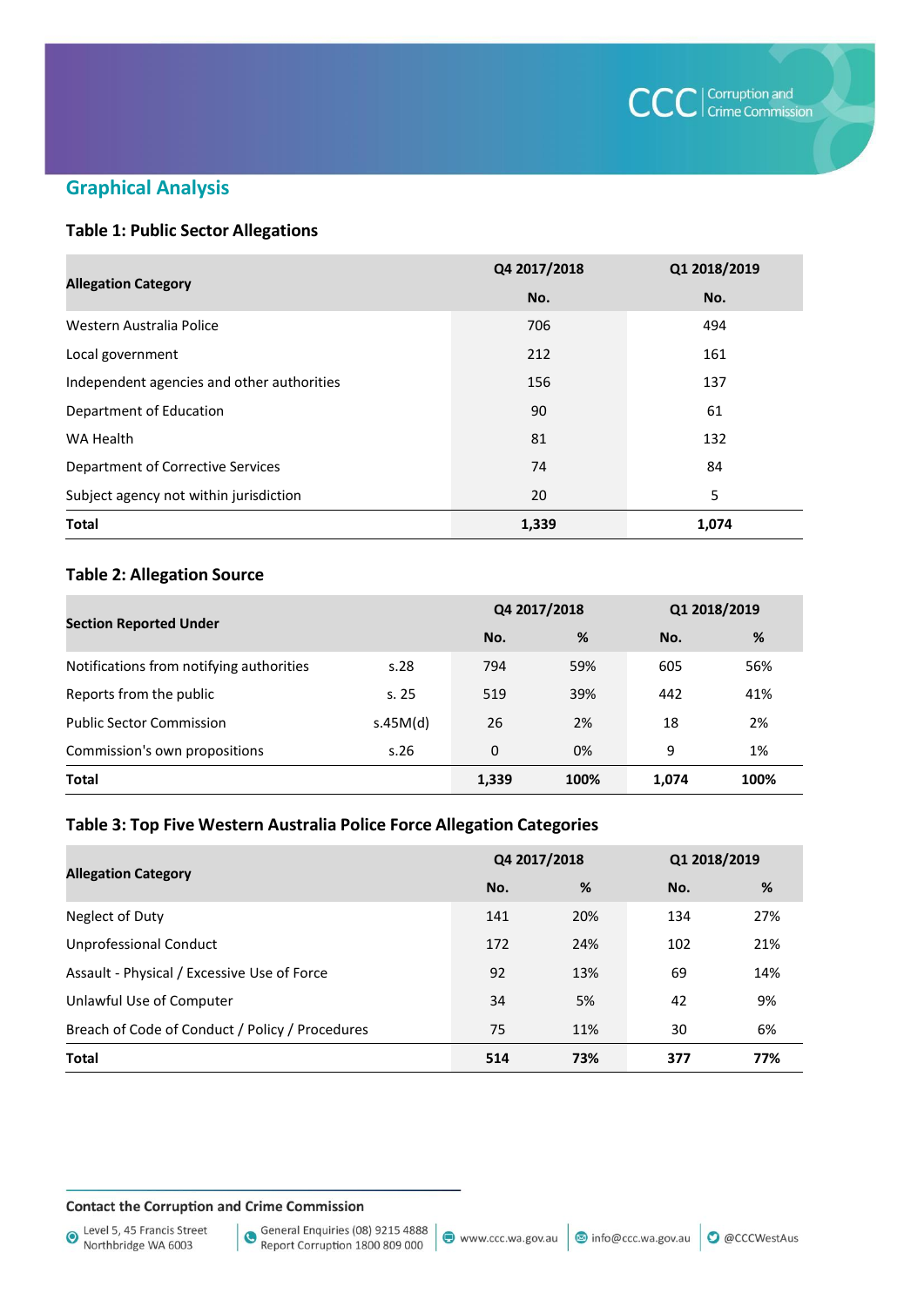## **Table 4: Top Five Local Government Allegation Categories**

|                                                 | Q4 2017/2018 |     | Q1 2018/2019 |     |
|-------------------------------------------------|--------------|-----|--------------|-----|
| <b>Allegation Category</b>                      | No.          | %   | No.          | %   |
| Using Position for Benefit / Detriment          | 39           | 18% | 52           | 32% |
| No Allegation Identified                        | 9            | 4%  | 29           | 18% |
| Corrupt Conduct                                 | 28           | 13% | 22           | 14% |
| Breach of Code of Conduct / Policy / Procedures | 70           | 33% | 13           | 8%  |
| <b>Unprofessional Conduct</b>                   | 13           | 6%  | 12           | 7%  |
| <b>Total</b>                                    | 159          | 74% | 128          | 79% |

## **Table 5: Top Six WA Health Allegation Categories**

|                                                 | Q4 2017/2018   |     | Q1 2018/2019 |     |
|-------------------------------------------------|----------------|-----|--------------|-----|
| <b>Allegation Category</b>                      | No.            | %   | No.          | %   |
| Using Position for Benefit / Detriment          | 6              | 7%  | 33           | 25% |
| Fraud/Falsification/Fabrication                 | 11             | 14% | 21           | 16% |
| Unlawful Use of Computer                        | 20             | 25% | 17           | 13% |
| Breach of Code of Conduct / Policy / Procedures | 4              | 5%  | 13           | 10% |
| Assault - Physical / Excessive use of force     | 3              | 3%  | 9            | 7%  |
| Drugs - Stolen/Missing                          | $\overline{2}$ | 2%  | 9            | 7%  |
| <b>Total</b>                                    | 46             | 56% | 102          | 78% |

## **Table 6: Top Five Department of Justice Allegation Categories**

|                                        | Q4 2017/2018 |     | Q1 2018/2019 |     |
|----------------------------------------|--------------|-----|--------------|-----|
| <b>Allegation Category</b>             | No.          | %   | No.          | %   |
| <b>Unprofessional Conduct</b>          | 6            | 8%  | 15           | 18% |
| Fraud / Falsification / Fabrication    | 9            | 12% | 13           | 15% |
| Neglect of Duty                        | 6            | 8%  | 12           | 14% |
| Corrupt Conduct                        | 7            | 9%  | 9            | 11% |
| Using Position for Benefit / Detriment | 5            | 7%  | 9            | 11% |
| <b>Total</b>                           | 33           | 44% | 58           | 69% |

**Contact the Corruption and Crime Commission**